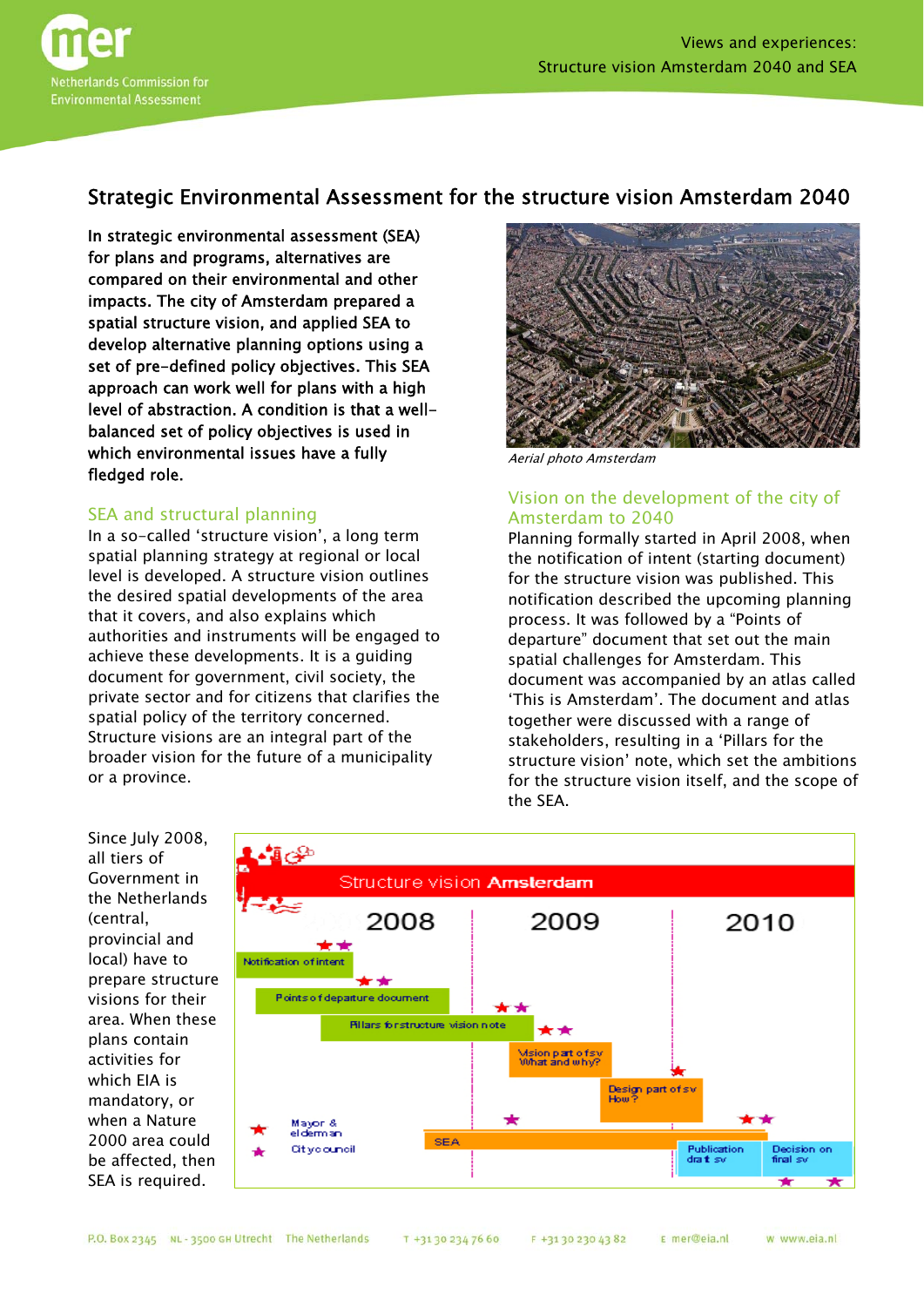# Public participation

While undertaking the SEA for the structure vision, the City of Amsterdam experimented with new forms of public involvement. More than was previously the case, specific stakeholders and the general public were consulted at the very start of the process. People were actively sought out to partake in meetings on the vision and SEA. Their comments and wishes were used as the building blocks for the structure vision. Over 2500 inhabitants of Amsterdam gave their views and ideas. On the basis of this information the administrators of Amsterdam defined their ambitions for the structure vision (the ten pillars). Consulting many parties at an early stage of the planning process proved a success. It led to more support for the final plan.

## Ten pillars

- 1. The city's metropolitan core must be extended further by transformation along ribbons of buildings and by the demolition of barriers.
- 2. Amsterdam must offer a broad package of residential environments with an accent on metropolitan settings (high densities).
- 3. A regional public transport system must be the carrier of the spatial developments (missing connections must be filled in).
- 4. In Amsterdam there must be a clear connection between the structure of the green areas and water, and public space.
- 5. Amsterdam must offer space for varied entrepreneurial activities, with an accent on the knowledge economy.
- 6. The airport and a smart harbour for seagoing vessels are components of Amsterdam.
- 7. Amsterdam wants to be sustainable, climate resilient and waterproof.
- 8. Amsterdam should be socially sustainable and un-segregated.
- 9. Amsterdam's opportunities for tourism should be good and could be increased.
- 10. Amsterdam wants to accommodate the 2028 Olympic Games.



Public participation and consultation

# **SFA**

In the 'Pillars' note, the ambitions were elaborated into several spatial tasks. Three spatial alternatives were presented in the SEA, each showing different ways to realize those tasks. A key defining factor for these alternatives was how each accommodated the desire to build 70.000 new houses. The alternatives differed in where the accents of urbanization were located: around the current city centre, along the river IJ, or in the Southern flank. Consequently, the alternatives were named: Ring-zone plus, Waterfront and Southern flank.

### The 3 alternatives differed in:

- location of areas for housing and for work
- locations of areas for public transport
- location of the harbour area
- design of water and green areas
- reservation for location for the Olympic games
- use of sustainable energy

# Comparison of alternatives

Within the SEA a framework was developed to compare the alternatives on their impacts and their contribution to the structure vision objectives. It contained the following themes and aspects:

# **Nature**

- impacts on (provincial) ecological corridors
- impacts on national buffer zones
- impacts on Natura 2000 areas

### Landscape

- connections, openness
- impacts on visual, culture history elements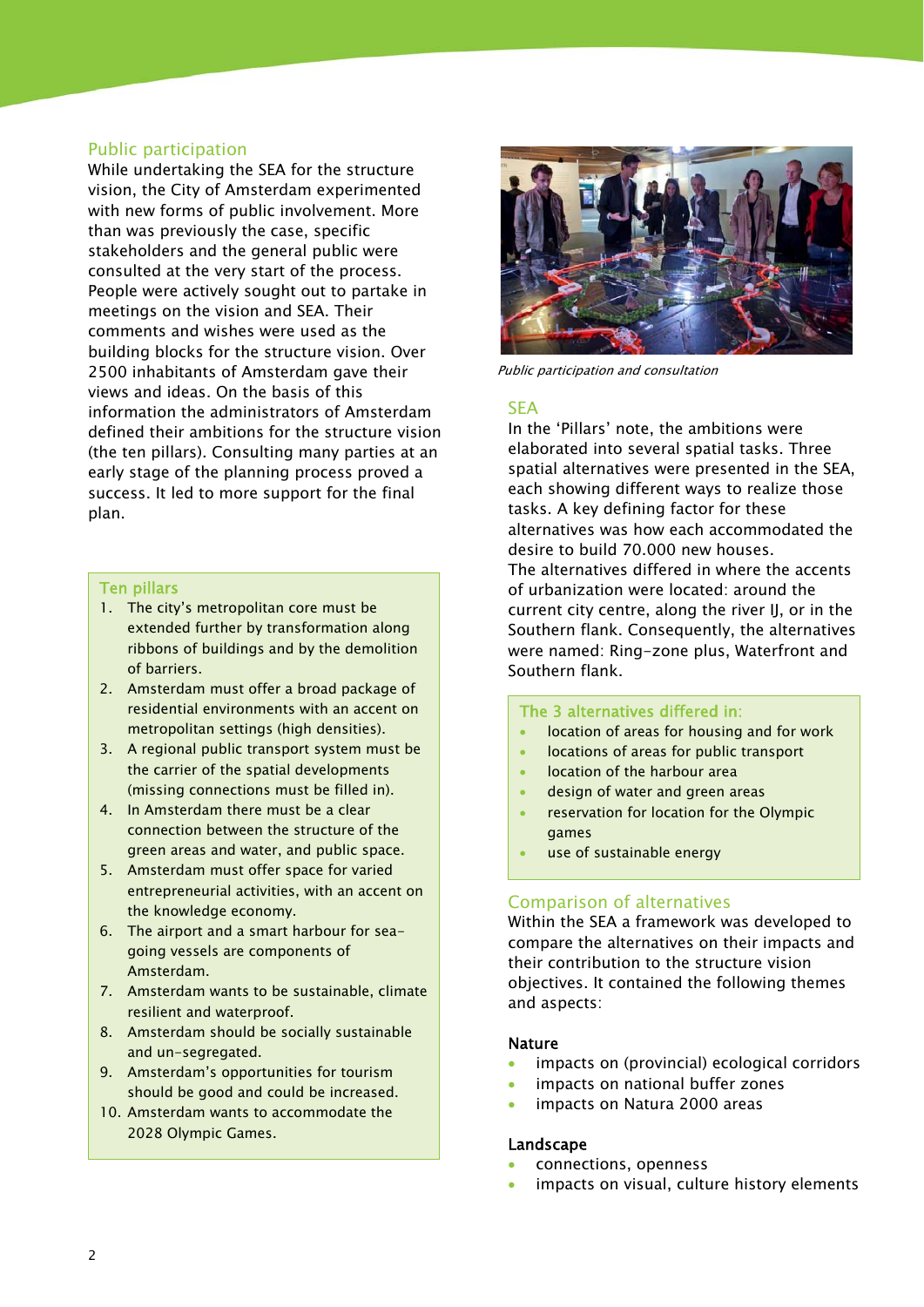

Ringzone plus alternative



Waterfront alternative



South flank alternative

# Legend:

í

- $\star$  Improved recreation in green areas
- New harbour area
- New housing/working areas
- 

# Climate proof (physically sustainable)

- energy and CO2, amount of energy savings and sustainable energy generation
- water: safety (flooding from sea/rivers), droughts resilience, and flooding from precipitation

# Living quality (socially sustainable)

- identity (diversity), flexibility, accessibility and ownership
- noise hindrance, air quality and social safety

# Spatial economy

 industrial areas, availability and diversity of working areas

## Mobility and accessibility

- transport networks
- modal split
- accessibility
- accessibility location Olympic Games

|                            | Ringzone -<br>plus | Waterfront | South flank |  |
|----------------------------|--------------------|------------|-------------|--|
| Mahiling and accordibiling |                    |            |             |  |

|  | Mobility and accessibility |
|--|----------------------------|
|--|----------------------------|

| transport<br>networks                      |          |          |       |
|--------------------------------------------|----------|----------|-------|
| modal split                                | $\pm$    | $^+$     | $\pm$ |
| accessibility<br>overall                   |          |          |       |
| accessibility<br>location Olympic<br>Games | $\Omega$ | $\Omega$ | $++$  |

#### Climate proofing

| safety (flooding<br>from sea/rivers) |   |  |
|--------------------------------------|---|--|
| flooding (from<br>precipitation)     |   |  |
| drought resilience                   | ŋ |  |

**New infrastructure New infrastructure** Fragment of the SEA summary table showing the comparison of the alternatives across the set of criteria.

> In the SEA the alternatives where compared with each other, and also against the reference situation which represents "business as usual", without the introduction of new policies.